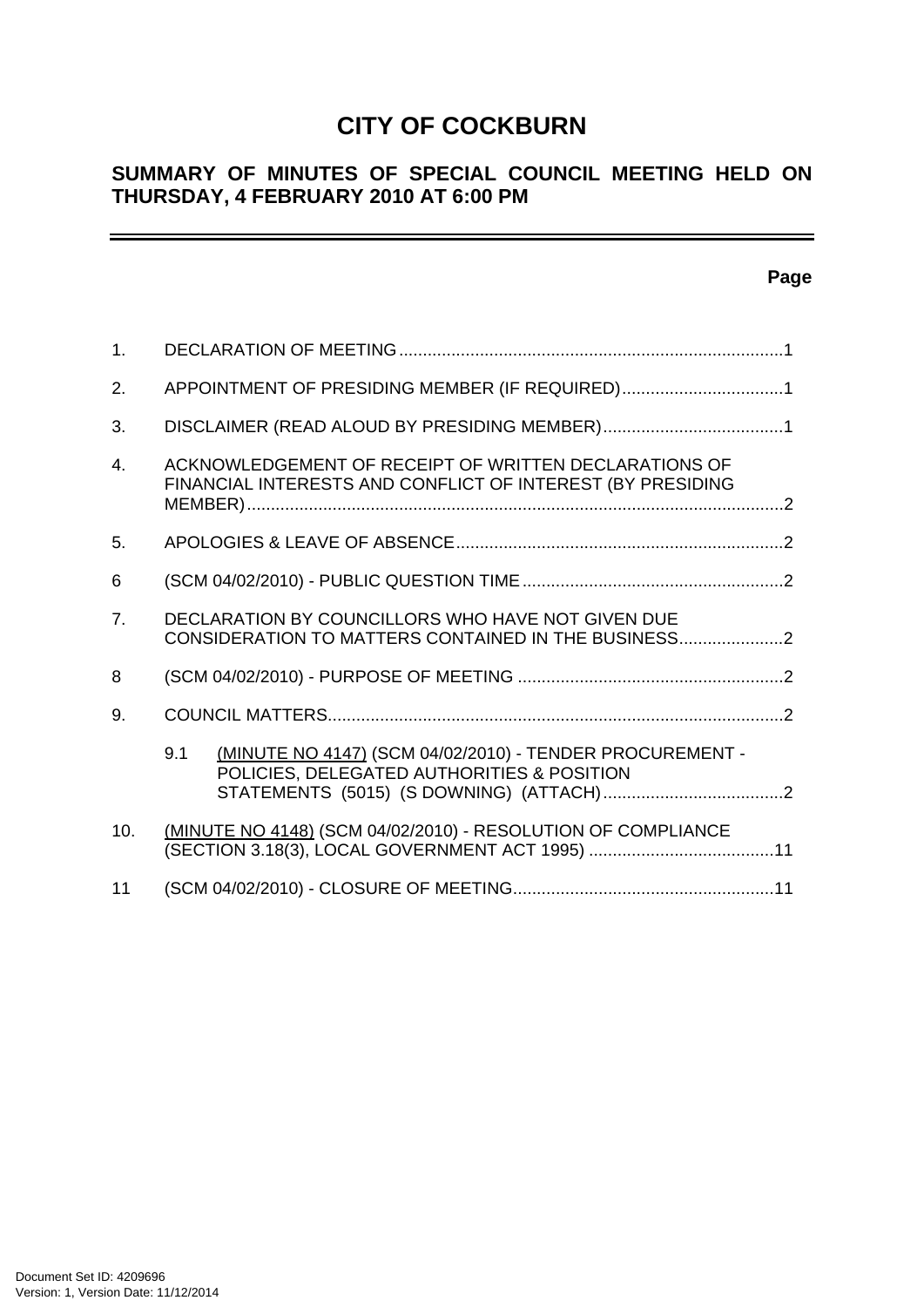Document Set ID: 4209696<br>Version: 1, Version Date: 11/12/2014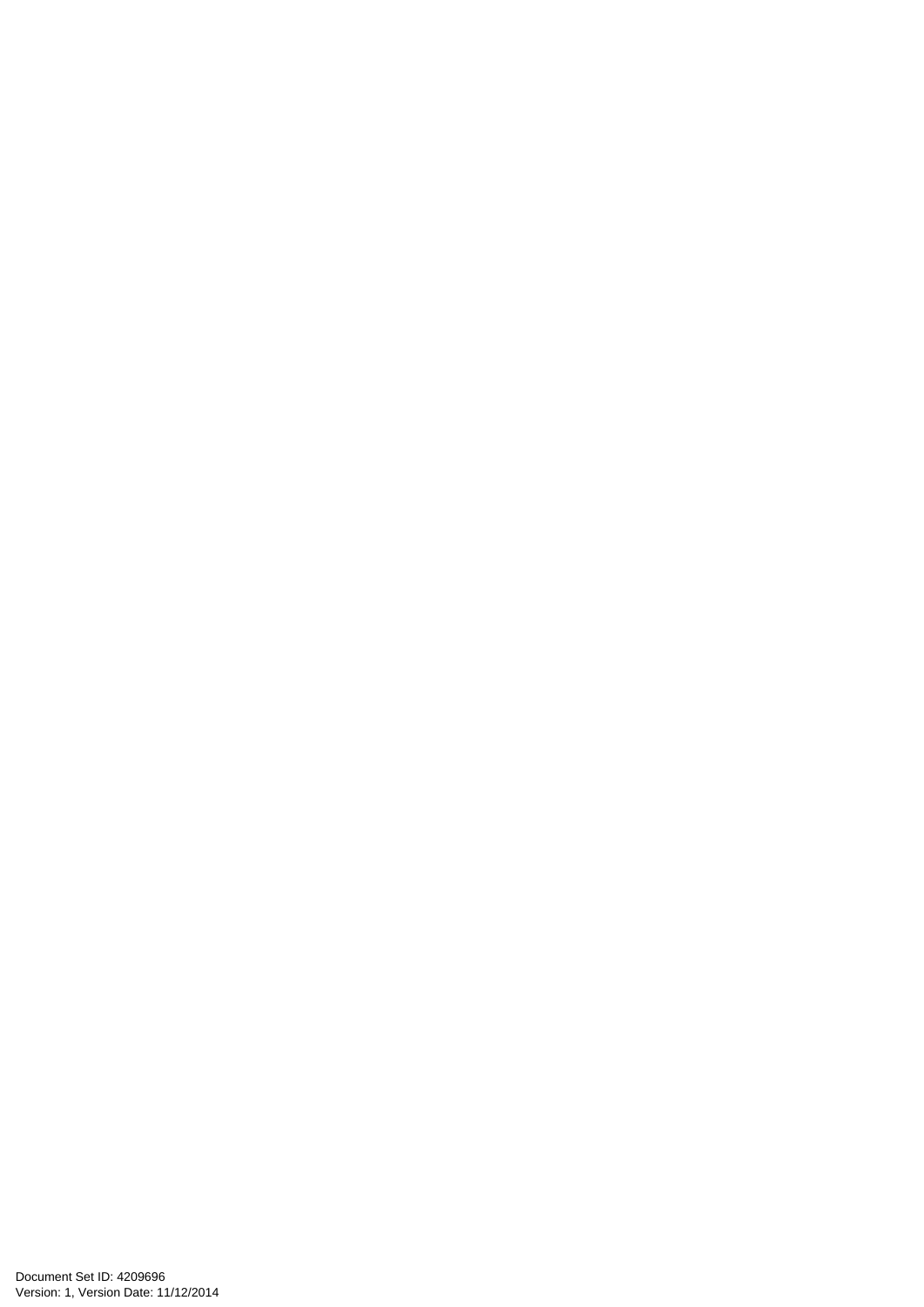# **CITY OF COCKBURN**

# <span id="page-2-0"></span>**MINUTES OF SPECIAL COUNCIL MEETING HELD ON THURSDAY, 4 FEBRUARY 2010 AT 6:00 PM**

### **PRESENT:**

# **ELECTED MEMBERS**

| Mr L Howlett        | Mayor                                    |
|---------------------|------------------------------------------|
| Mr K Allen          | Deputy Mayor                             |
| Ms L Smith          | Councillor (Arr. 6.03 pm & Dep. 7.15 pm) |
| <b>Ms H Attrill</b> | Councillor                               |
| Mr I Whitfield      | Councillor                               |
| Mrs C Reeve-Fowkes  | Councillor                               |
| Mr T Romano         | Councillor                               |
| Mrs S Limbert       | Councillor                               |
| Mrs V Oliver        | Councillor                               |
| Mrs R O'Brien       | Councillor                               |

### **IN ATTENDANCE**

|                | <b>Chief Executive Officer</b>                |
|----------------|-----------------------------------------------|
|                | Director, Administration & Community          |
|                | <b>Services</b>                               |
|                | Director, Finance & Corporate Services        |
|                | Director, Engineering & Works                 |
|                | Director, Planning & Development              |
|                | PA to Directors - Fin. & Corp. Serv. / Admin. |
|                | & Comm. Serv.                                 |
| $\blacksquare$ | <b>Media Liaison Officer</b>                  |
|                |                                               |

# **1. DECLARATION OF MEETING**

The Presiding Member declared the meeting open at 6.01 pm.

# **2. APPOINTMENT OF PRESIDING MEMBER (If required)**

Nil.

### **3. DISCLAIMER (Read aloud by Presiding Member)**

Members of the public, who attend Council Meetings, should not act immediately on anything they hear at the Meetings, without first seeking

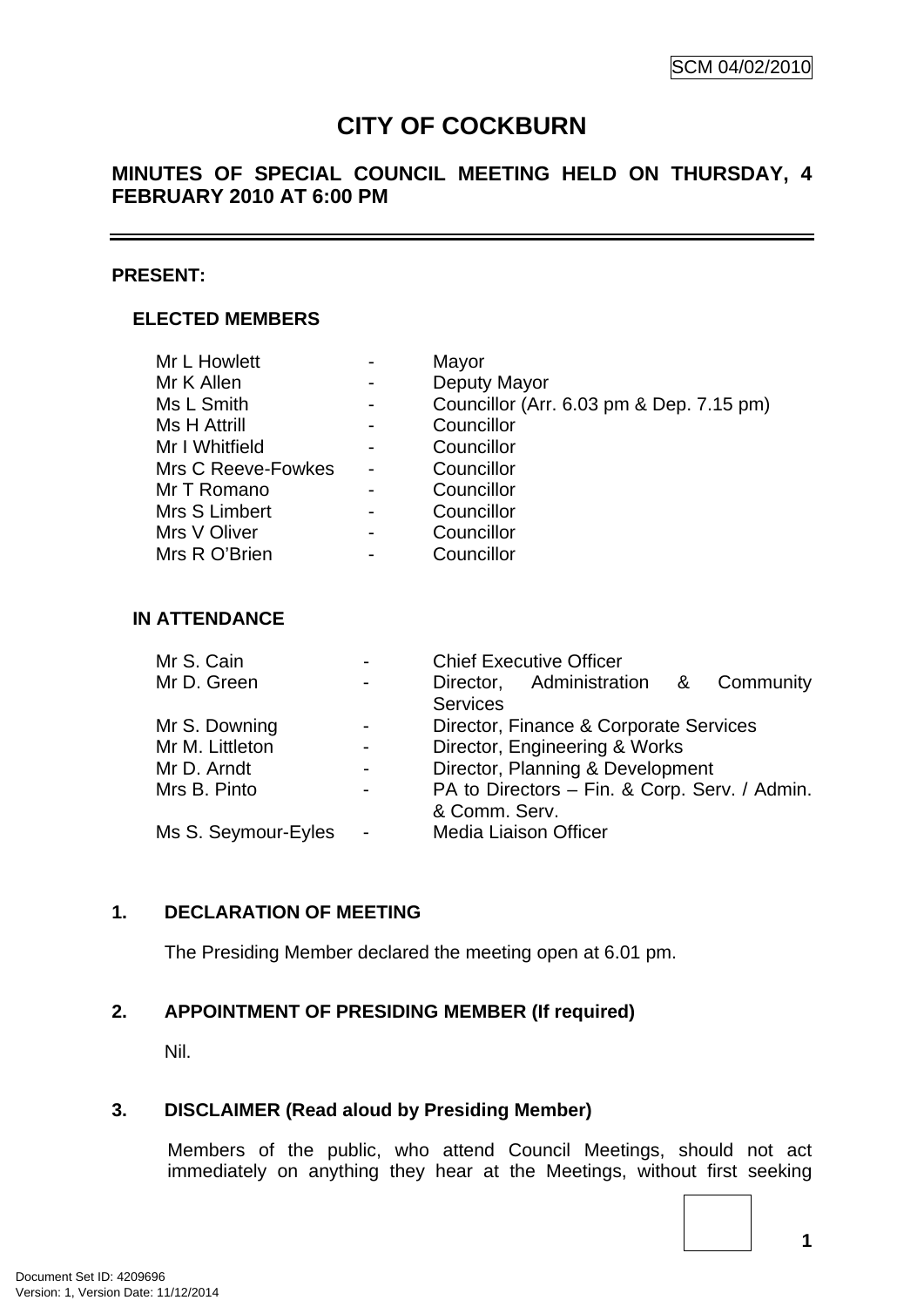<span id="page-3-0"></span>clarification of Council's position. Persons are advised to wait for written advice from the Council prior to taking action on any matter that they may have before Council.

# **4. ACKNOWLEDGEMENT OF RECEIPT OF WRITTEN DECLARATIONS OF FINANCIAL INTERESTS AND CONFLICT OF INTEREST (by Presiding Member)**

Nil

# **5. APOLOGIES & LEAVE OF ABSENCE**

Nil

CLR SMITH JOINED THE MEETING AT THIS POINT THE TIME BEING 6.03 PM.

# **6 (SCM 04/02/2010) - PUBLIC QUESTION TIME**

# **Colin Crook, Spearwood**

- Q1. Could clarification be made in regard to providing questions only to items on the Agenda?
- A. The protocol for public questions at a Special Council Meeting is that questions would be accepted only for the purposes for which the Meeting has been convened to consider.

### **7. DECLARATION BY COUNCILLORS WHO HAVE NOT GIVEN DUE CONSIDERATION TO MATTERS CONTAINED IN THE BUSINESS**

Nil

# **8 (SCM 04/02/2010) - PURPOSE OF MEETING**

The purpose of the meeting is to consider Tender Procurement – Policies, Delegated Authorities and Position Statements.

# **9. COUNCIL MATTERS**

# **9.1 (MINUTE NO 4147) (SCM 04/02/2010) - TENDER PROCUREMENT - POLICIES, DELEGATED AUTHORITIES & POSITION STATEMENTS (5015) (S DOWNING) (ATTACH)**

|  | <b>RECOMMENDATION</b><br>That Council: |
|--|----------------------------------------|
|  |                                        |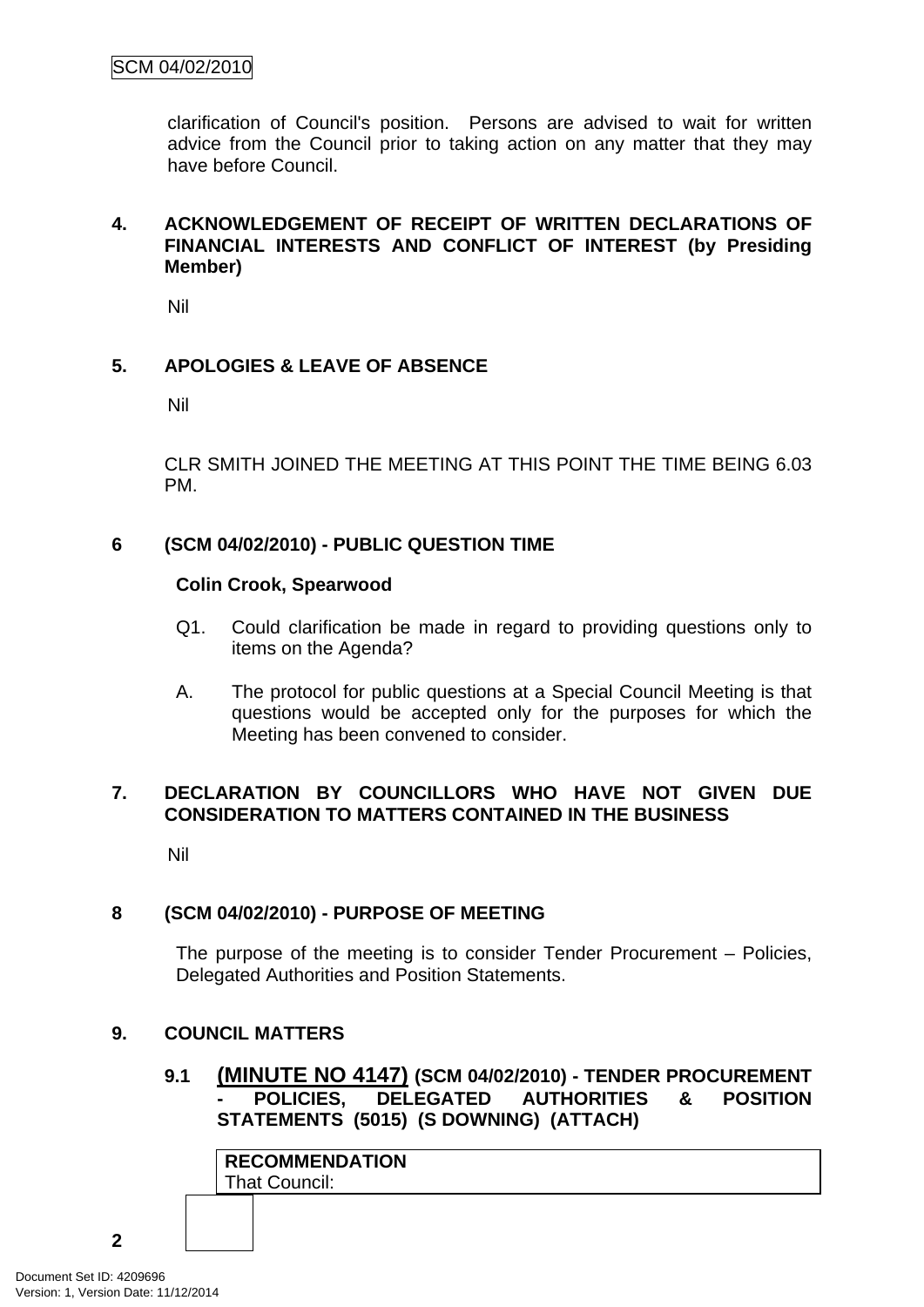- (1) adopt proposed amendments to Policy SC38 'Sustainable Procurement;
- (2) adopt proposed amendments to Policy SES3 'Evaluation of Tenders and associated delegated authority;
- (3) adopt proposed amendments to Delegated Authority LGAES4 'Local Government Act 1995 – Contract Variations';
- (4) delete Position Statement PSES15 'Reports to Council Tenders'; and
- (5) update the Delegated Authority Register accordingly.

**TO BE CARRIED BY AN ABSOLUTE MAJORITY OF COUNCIL**

### **COUNCIL DECISION**

MOVED Clr C Reeve-Fowkes SECONDED Clr R O'Brien that Council defer this item until the March 2010 Ordinary Council Meeting and bring each Policy, Delegated Authority and Position Statement listed within this item, as a separately numbered item on the March 2010 Ordinary Council Meeting Agenda.

**VOTE TIED 5/5**

# **MOTION LOST ON CASTING VOTE OF PRESIDING MEMBER**

MOVED Clr S Limbert SECONDED Clr I WHITFIELD that the recommendation be adopted.

**VOTE TIED 5/5**

# **MOTION LOST DUE TO LACK OF AN ABSOLUTE MAJORITY OF COUNCIL**

Note: CLR REEVE-FOWKES REQUESTED THAT HER VOTE AGAINST THE MOTION TO BE RECORDED

# **Background**

This item was previously considered by Council at the Ordinary Council meeting held on Thursday, 10 December 2009. At the meeting, the Council resolved:

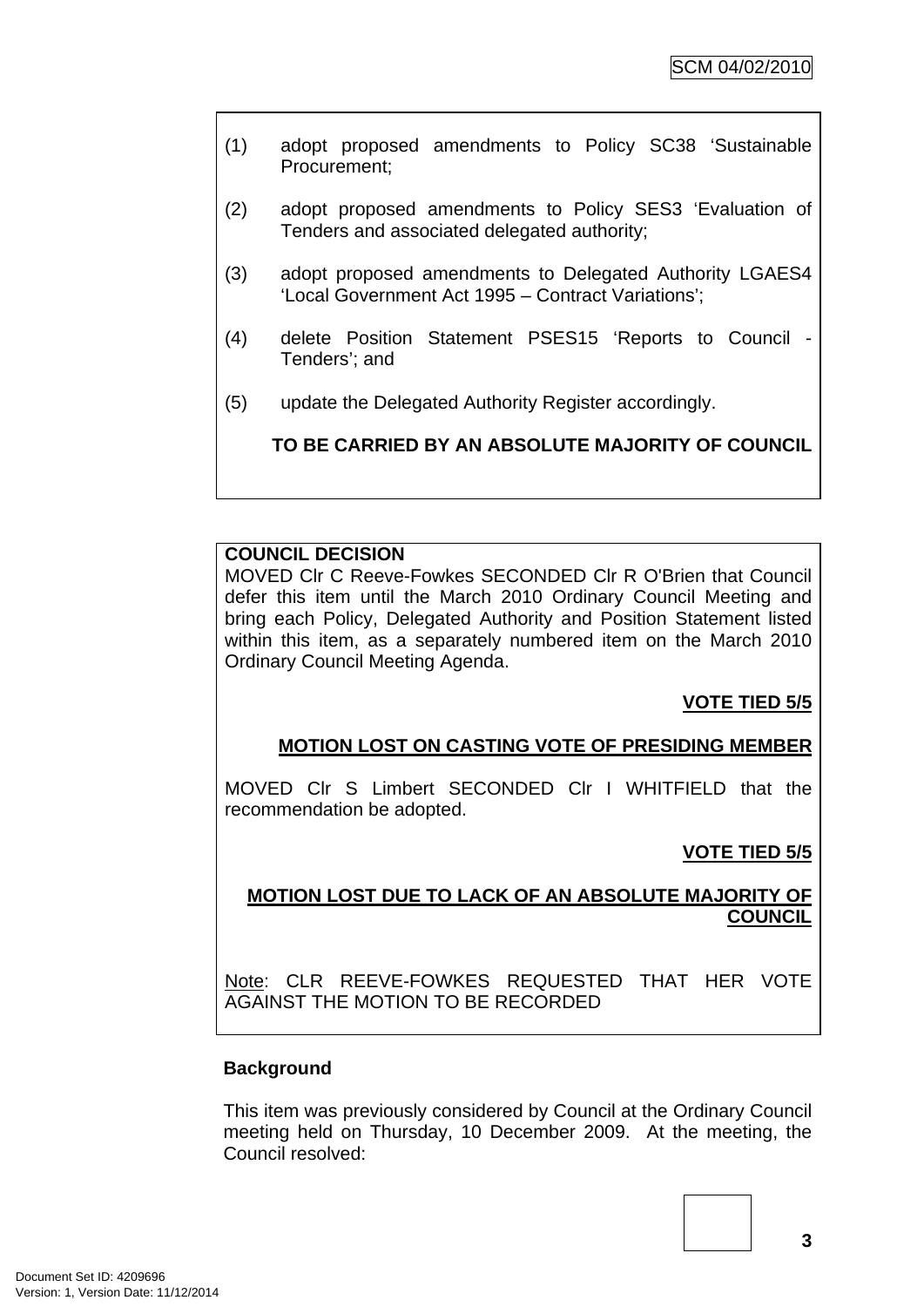*that the matter be deferred for consideration at a Special Council Meeting.* 

The reason for the decision was that the Agenda item contained changes to Council Policy which needs considered discussion and debate prior to presentation to full Council. With no Policy Committee currently, this has not occurred.

There are many questions which still need to be answered on changes to these Policies and it would be inappropriate for Council not to have enough time to consider this item fully.

As such, this report is now resubmitted with additional information and explanation raised at the December 2009 Council Meeting to answer a number of the questions raised by Elected Members.

Implementation of Policy SC38 'Sustainability', first adopted by Council on 8 June 2006, has identified impacts on other Council Policies and Position Statements, necessitating a review of the same to ensure compatibility and effectiveness.

In this report two Policies, two Delegated Authorities and one Position Statement have been reviewed:

- Policy SC38 'Sustainable Procurement'
- Policy SES3 'Evaluation of Tenders'
- Delegated Authority SES3 'Evaluation of Tenders'.
- Delegations made pursuant to the Local Government Act 1995 LGAES4 'Contract Variation'.
- Position Statement PSES15 'Reports to Council Tenders'

### **Submission**

That Council delete Position Statement PSES15 "Reports to Council - Tenders'. Endorse changes to Policy SC38 – Sustainable Procurement, SES3 - Evaluations of Tenders and associated Delegation, and LGAES4 – Contract Variations.

# **Report**

Implementation of Policy SC38 'Sustainability', first adopted by the Council on 8 June 2006, has identified impacts on other Council Policies and Position Statements, necessitating a review of the same to ensure compatibility and effectiveness. Accordingly, a panel of Staff from the following departments of the City:

- Finance
- Parks
- Environmental Services

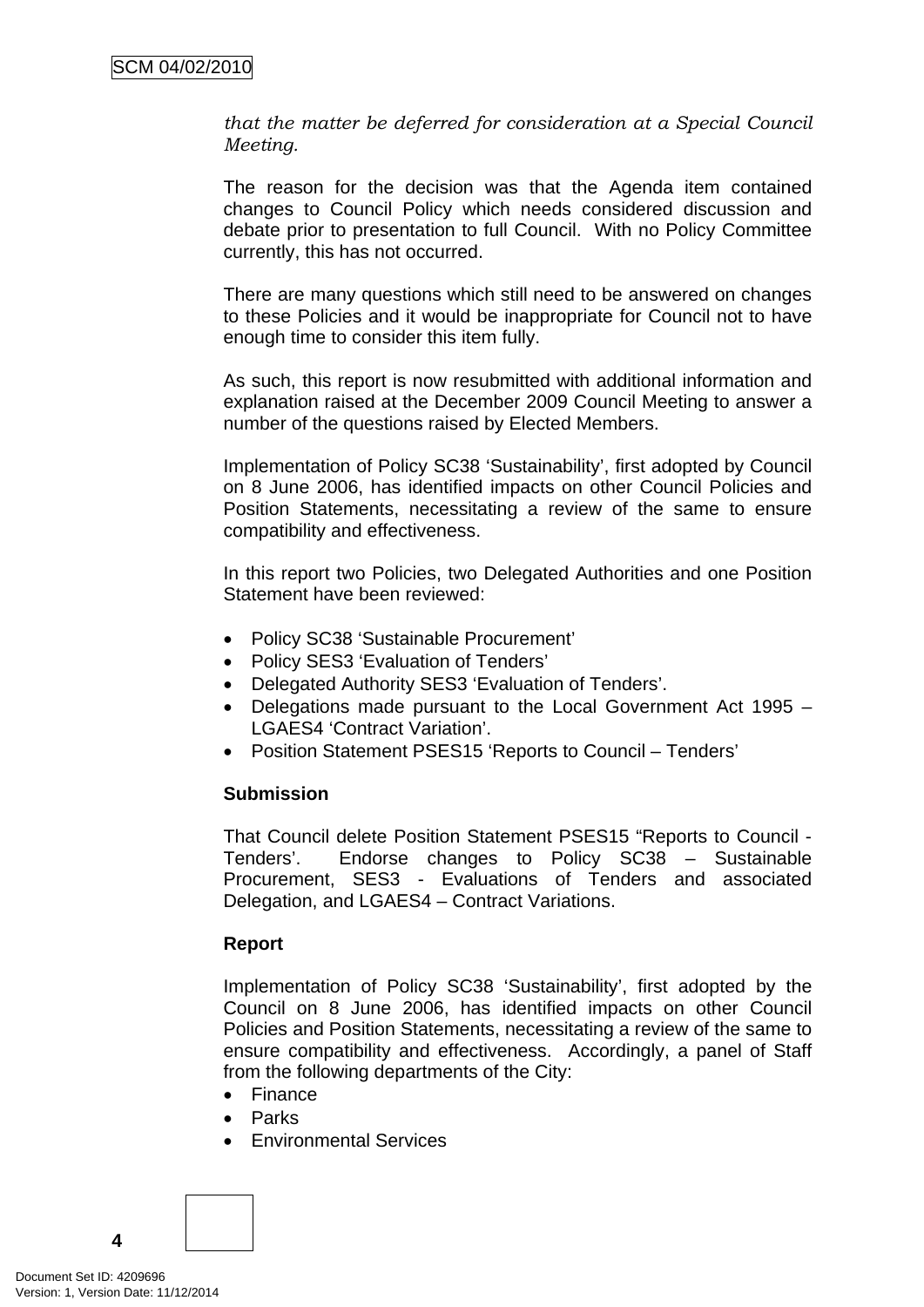(with support from all Directors and their endorsement) have undertaken a review of:

- 1. Policy SC38 'Sustainable Procurement';
- 2. Policy SES3 'Evaluation of Tenders'; and
- 3. Delegated Authorities LGAES4 'Local Government Act 1995, 'Contract Variation' and SES3 ' Evaluation of Tenders'.
- 4. Position Statement PSES 15 'Reports to Council Tenders';

It is recommended that Position Statement PSES15 'Reports to Council – Tenders' is deleted and its content incorporated into Policy SES3 'Evaluation of Tenders'.

Policies SC38 and SES3 are attached, with recommended changes tracked. The major recommended changes, and reasons for the changes, to each of these is summarised below:

#### Policy SC38 'Sustainable Procurement'

Below is a detailed analysis for each section to be amended as part of this Policy

#### *Status*

This section is being amended to reflect the division is Finance and Corporate Services not Corporate Services.

#### *Background*

This section is being amended to reflect the background of the actual policy and not the background to changes to the Local Government Act 1995 and the Local Government (Functions and General) Regulations.

### *Purpose*

This section is being amended to reflect a more succinct Purpose behind the policy and rather than list them as 1, 2, 3 etc, the purposes are aggregated into one paragraph. The removal of such terms as integrity, value for money and promotes effective governance, amongst other terms, is because these terms are stated in other documents, such as the Local Government Act, the Staff Code of Conduct, which provide an over-riding guide to how Officers of the City should conduct themselves. So mentioning it here is redundant and if not redundant should probably be repeated in all staff related policies.

### *Ethics and Integrity*

Attached is a copy of the Staff Code of Conduct, which has had the relevant sections highlighted. It is more stringent than the sections of the current policy and applies to all actions of Officers of the City. The removal is not perceived by Officers as an open cheque book to cease to behave in an ethical manner. The removal is a reflection that Officers are governed by the overall Staff Code of Conduct regardless of what a specific Policy states or does not state. A copy of the Staff

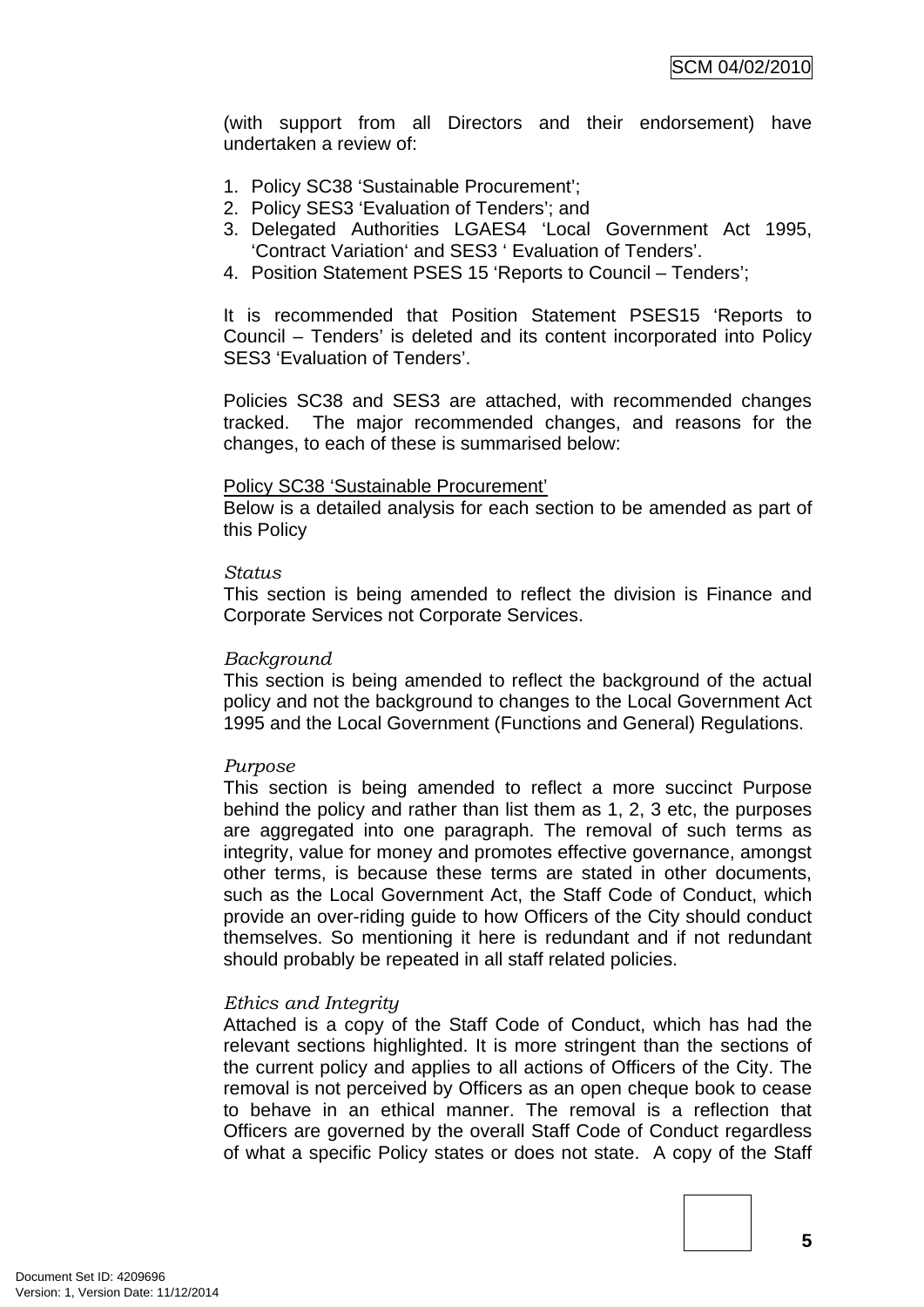Code of Conduct is included in every e-evaluation tender pack issued for all panel members for all tender assessments.

#### *Environment Considerations/Sustainability Section*

The old sections on Environment, Social and Economic Considerations is being changed to a more succinct version and reducing the more prescriptive policy implications with more strategic directions. This in turn allows for greater not less considerations for environmental impacts on purchasing policies as times change. Sustainability is being introduced as overall concept into procurement procedures and processes rather than just four more defined terms. The aim is maximise the sustainability of procurement for the City by minimising the environmental, social and economical impacts, and encourage the City's suppliers to adopt similar policies.

#### *Procurement Thresholds Increased*

The procurement thresholds have been altered so as to have limits and values for all general supplies. So now, one verbal quotation will be required for all purchases less that \$3,000. Two written quotes for purchases between \$3,000 to \$10,000. Three written quotes will be required for procurement between \$10,001 to \$99,999.

Preferred suppliers are treated differently as they have already been processed by the City as supplying the best price in their category.

All purchasing over \$100,000 is required to be by tender. By virtue of the anti-avoidance clauses of the Local Government Act, this means that any procurement greater that \$33,000 in one financial year will have a tender.

A formal request for quotation (RFQ) shall only be required to be called where a specification, selection criteria and conditions of contract are required. This has been amended to reflect that the cost of business has increased and what the City is trying to do is make it relatively easy to do business with the City, given the high cost of putting together a tender response.

#### *Quotation Principles*

This section has been amended to reflect other changes in the policy, remove some prescriptive elements and update the section such as the inclusion of qualitative elements for example environmental impacts/considerations.

#### *Purchase Orders*

This section has been redrafted to reflect the correct procedures.

#### *Regulatory Compliance*

There has been no change to this section.

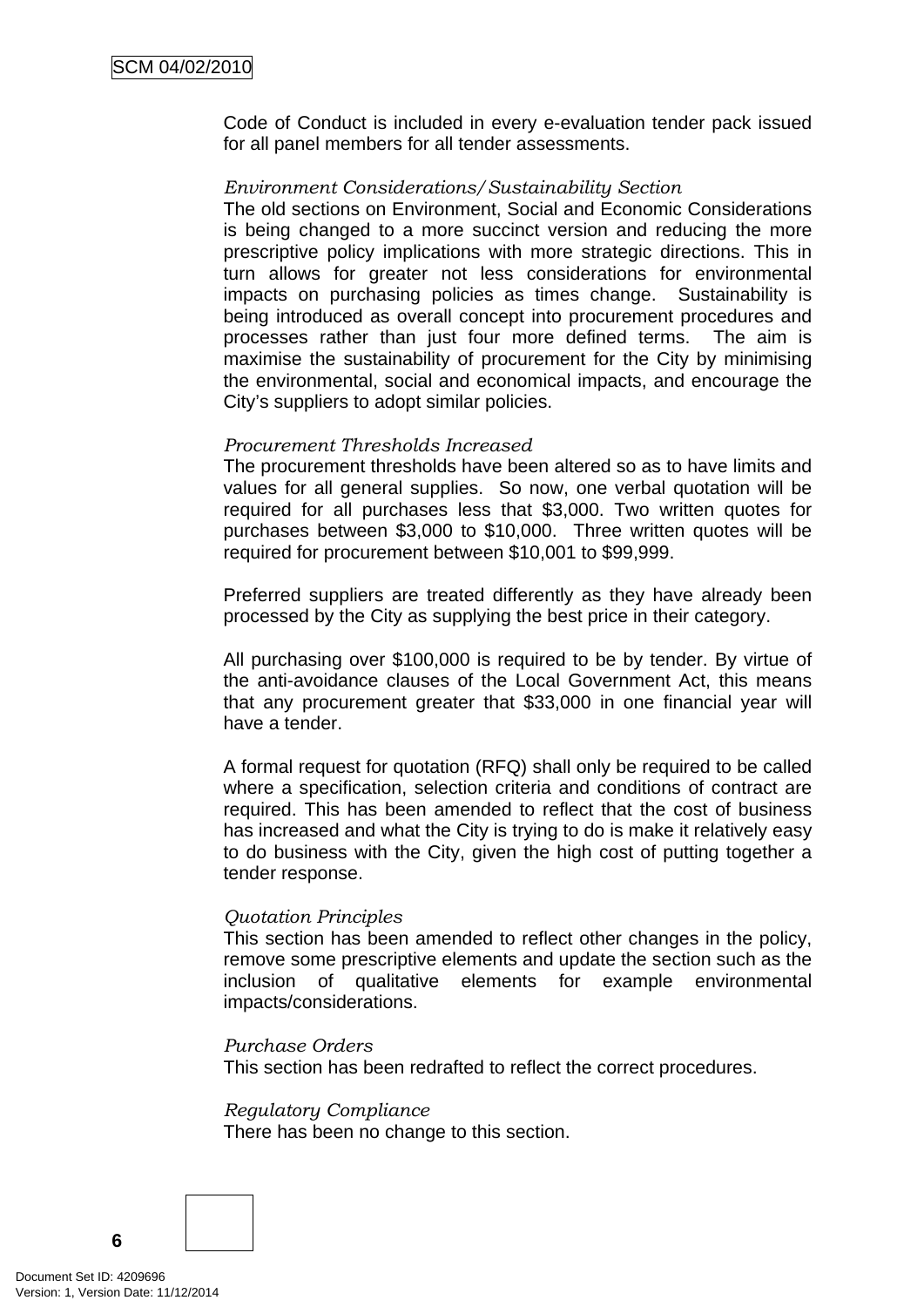### *Records Management*

This section has been amended to be more explicit in that all documents for tenders, quotations and other areas associated with procurement should be recorded in the City's Record Management System.

### Policy SES3 'Evaluation of Tenders'

#### *Status*

This section has been changed to reflect current policy presentation styles including the correct division with carriage for implementing the policy.

### *Policy Background*

The background to the policy has been enhanced. The previous policy section did not have sufficient background.

#### *Purpose*

This section has been changed to reflect the current process the Officers believe is necessary to undertake when tasked with a tender evaluation.

#### *Evaluation or Selection Criteria*

This section has been amended by the removal of material that is in the actual tender document and is not necessarily the basis on which a tender is determined. So for example, a tenderer may have to have a management safety plan. The pre-evaluation checks govern the process of reviewing this, not the tender evaluation panel. The quality of the plan may impact on the overall qualitative marking the tenderer receives but this is now covered under the section for qualitative evaluation. So the compliance checks will pick up this section. The panel then needs to consider the areas:

- 1. Compliance
- 2. Qualitative Criteria
- 3. Price Criteria

An evaluation officer will then mark a tenderer on this specific requirement rather than the more general area as previously required.

### *Tender Weightings Changes*

This section has been included for the first time with weightings having been altered to accommodate sustainability. Price has been allocated a 50% maximum weighting to greater reflect the importance to the City that the tender outcome is of high economic importance.

Sustainability can attract a higher cost and up to 10% price differential has been allowed for in the evaluation process. By accepting this Policy, it will strengthen the requirement and support for sustainability in the evaluation of tenders process.

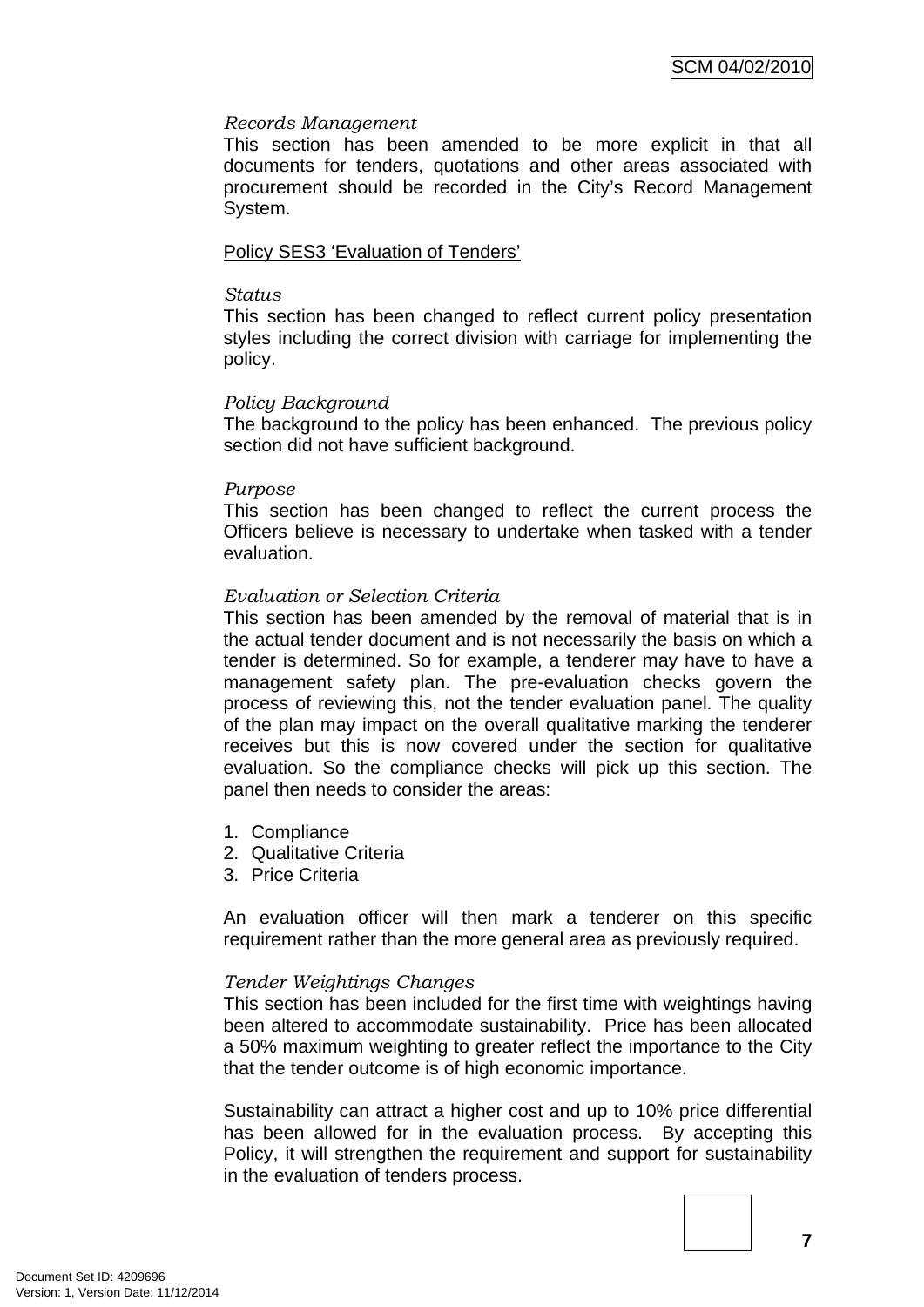#### *Canvassing*

This has been inserted for the first time, to bring our practices in line with other Local Governments in WA and state that lobbying would disqualify a tenderer. To date there have been no apparent efforts of lobbying for a particular tender.

### *Insertion of Evaluation Panel*

An Evaluation panel has been inserted, which stipulates a minimum of three staff. The panel must specifically contain a member of the Strategic Business Group, and should not contain more than 2 members from the same service or business unit proposing the tender. An officer from the Environmental Services unit can be used where specific expertise is required in the area of sustainability. However, it is expected that each member of every evaluation panel will have sufficient expertise to address the sustainability components when required.

#### *Evaluation Process*

This is the process that is to be followed by relevant officers in processing a tender.

#### *Recommendations - Delegations*

The delegation to the CEO and Directors has been increased from \$500,000 to \$1 million. This amendment will give authority to two Directors or the CEO and one Director to accept a tender that has a total value of less than \$1 million (excluding GST). A summary of tenders that would have fallen into this range that Council has approved, over the past 12 month period is attached to the Agenda.

Attached is a copy of what other Councils have as delegations. The City of Cockburn clearly is at the forefront of delegations, but to date the delegations have worked well and minimised the administrative burden on our Staff.

If the above delegation had been in place over the last twelve months the City would have had the following approved on delegation:

- Pre-mixed Concrete two year contract \$597,000;
- Two rubbish trucks \$642,000;
- Tree watering service three year contract  $$717,000$ ;
- Weed and Turf/Plant pest control three year contract \$958,000;
- Landscape maintenance (Atwell) three year contract \$787,000 ;
- Plant hire (wet  $& Dry$ ) three year contract  $$719,000;$
- Crushed Stone metal three year contract \$560,000;
- Mowing of road verges three year contract \$942,000;
- Architectural services (library and super clinic) \$958,000.

Please note that this expenditure has already been approved by Council through the annual budget process and this change is affecting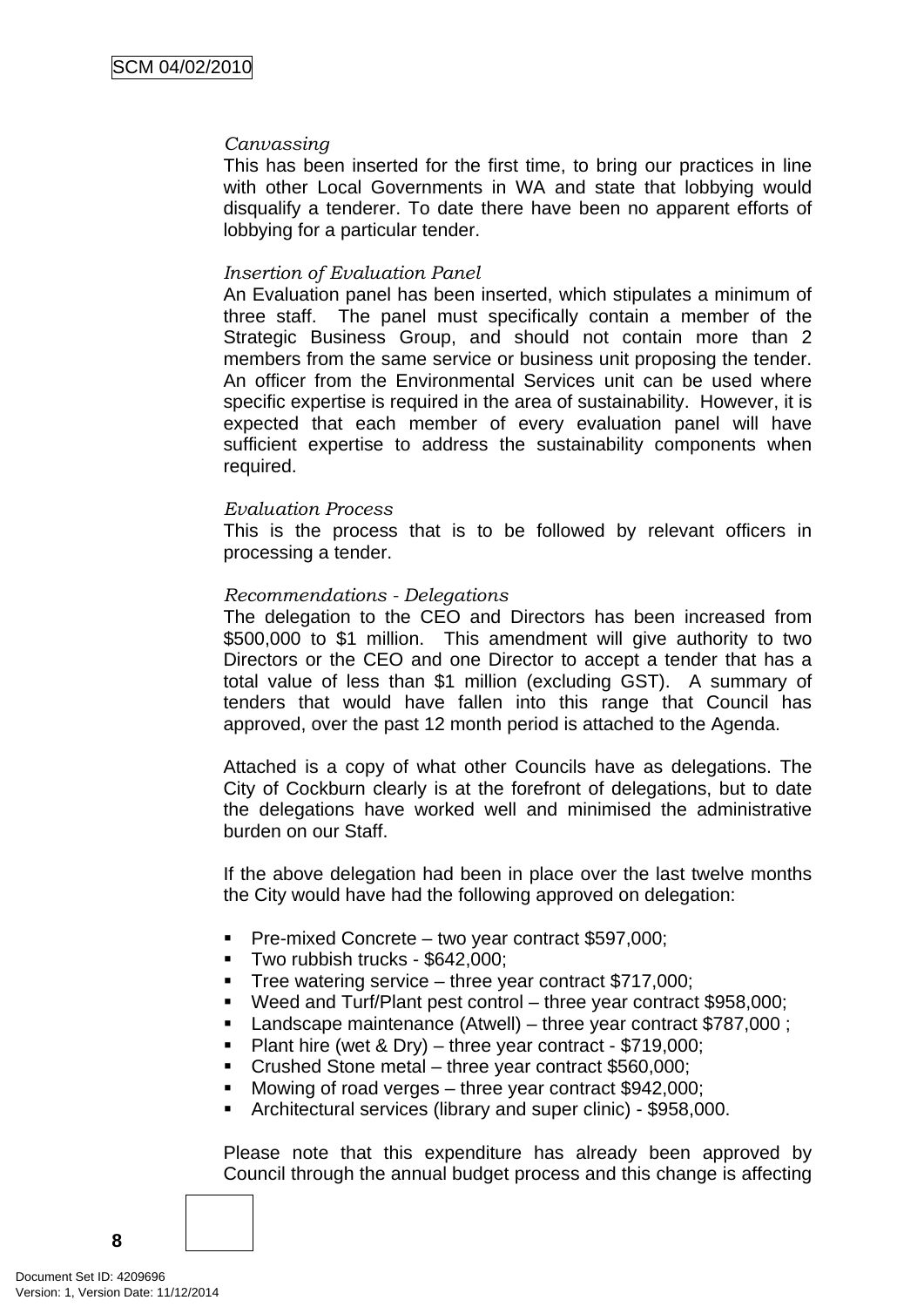the contract acceptance only. All tenders are noted in the Elected Members bulletin and can be withdrawn and considered by Council at the request of an Elected Member(s).

In the last two years, the following tenders would still have gone to Council for its determination:

- Hammond Road Regional Recreational Facility \$10m
- Aubin Grove Community Facility \$2m
- Coolbellup Centre Redevelopment \$3m
- Recycling \$3m

Whether the tender goes to Council or is approved under delegation, the amount of detailed work undertaken for every tender is extensive so as to ensure that the best price and the best outcomes are always sought for ratepayers and the community.

### PSES15 – Reports to Council – Tenders

This Position Statement has been deleted as a stand alone document, and the majority of this has been incorporated into Policy SES3 'Evaluation of Tenders'. There is an existing Position Statement PSES7 'Reports to Council', and the specific requirements for reports to Council for tenders have been added to Policy SES3 'Evaluation of Tenders'. In essence it is being deleted as it is superfluous given the City has a standard report template for all officers including writers of tenders reports whether they go to Council or are decided by delegated authority.

### Delegations made pursuant to the Local Government Act 1995 – LGAES4 'Contract Variation'

The delegation to approve price variations for a specific contract has been modified to include Managers who constitute the Strategic Business Group. These Managers are responsible for the day to day management of their own budgets, and are accountable for expenditure of Council funds. Such responsibility should encompass the conditions/guidelines as listed under LGAES4. The delegation to accept variation only works when there is a variance between the accepted contract price and the adopted budget for the project. Where there is no 'contingency' any variation will require a budget amendment.

### Delegations made pursuant to the Local Government Act 1995 – SES3 'Evaluation of Tenders'

This delegation has been amended to reflect the changes to the Policy SES3, in that it increases the quantum of the delegation, the CEO and Directors can accept before the tender goes to Council. The increase is the first since the introduction of the new Local Government Act in 1996. Although the list provided in Attachment 8 'Details of the Policy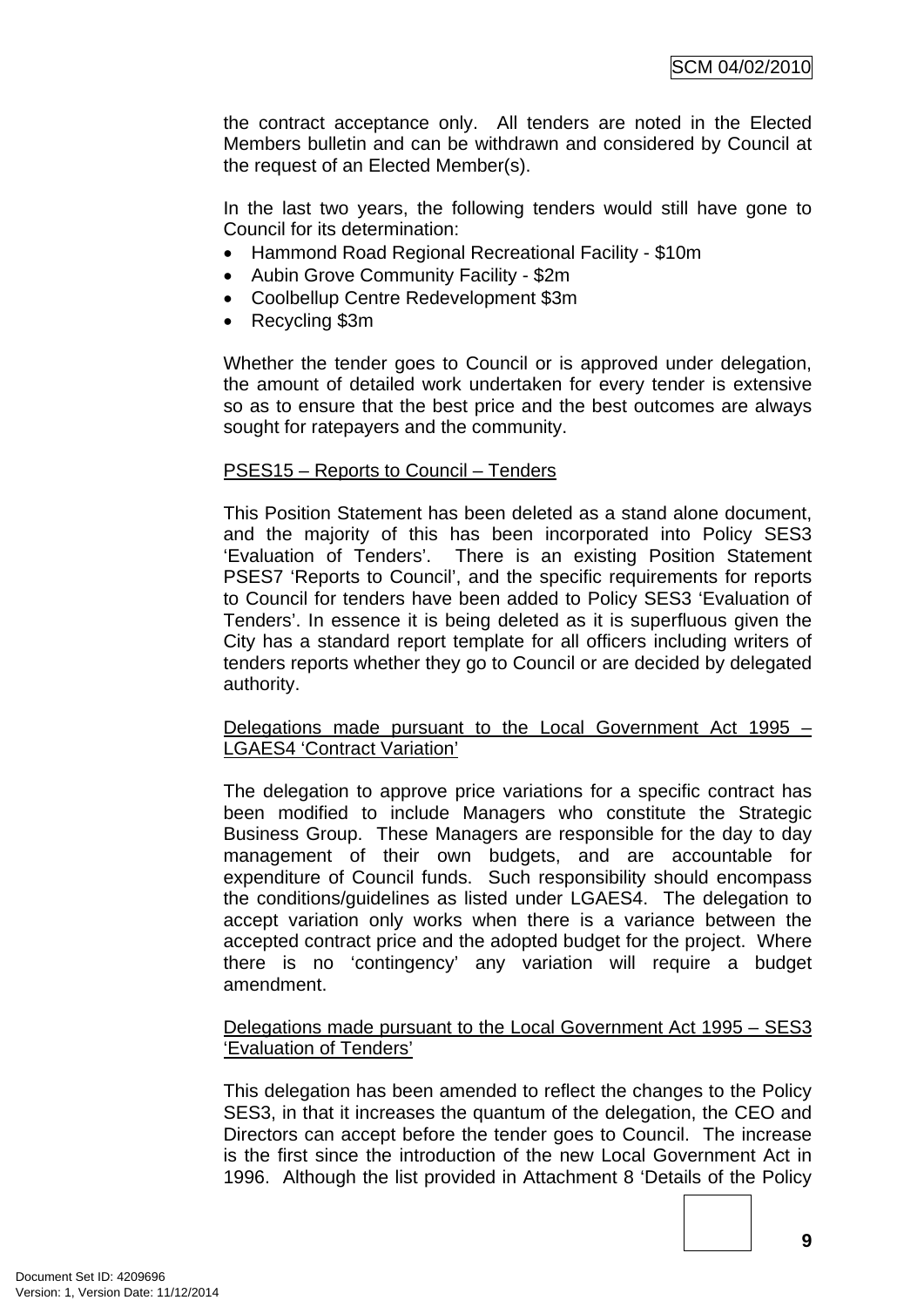Effect – Council endorsed tenders' highlights nine, the average for prior years 2 per year. This only highlights the rapid escalation in the values of contracts let by Council and the need to amend the delegation.

### **Strategic Plan/Policy Implications**

#### **Governance Excellence**

• To conduct Council business in open public forums and to manage Council affairs by employing publicly accountable practices.

### **Budget/Financial Implications**

N/A

### **Legal Implications**

Local Government Act 1995 s. 3.57. Local Government (Functions and General) Regulations 1996, as amended.

### **Community Consultation**

N/A

# **Attachment(s)**

- 1. Existing Policy SC38 'Sustainable Procurement'
- 2. Proposed amended Policy SC38 'Sustainable Procurement'
- 3. Existing Policy SES3 'Evaluation of Tenders'
- 4. Proposed amended Policy SES3 'Evaluation of Tenders'
- 5. Proposed amended Delegated Authority SES3 'Evaluation of Tenders'
- 6. Proposed amended Delegated Authority LGAES4 'Contract Variation'
- 7. Proposed deleted Position Statement PSES15 'Reports to Council – Tenders'
- 8. Details of Policy Effect Council endorsed Tenders
- 9. Delegations at other Councils
- 10. Code of Conduct for Staff
- 11. Part 4 Provision of Goods and Services Local Government **Regulations**

# **Advice to Proponent(s)/Submissioners**

N/A

# **Implications of Section 3.18(3) Local Government Act, 1995**

Nil.